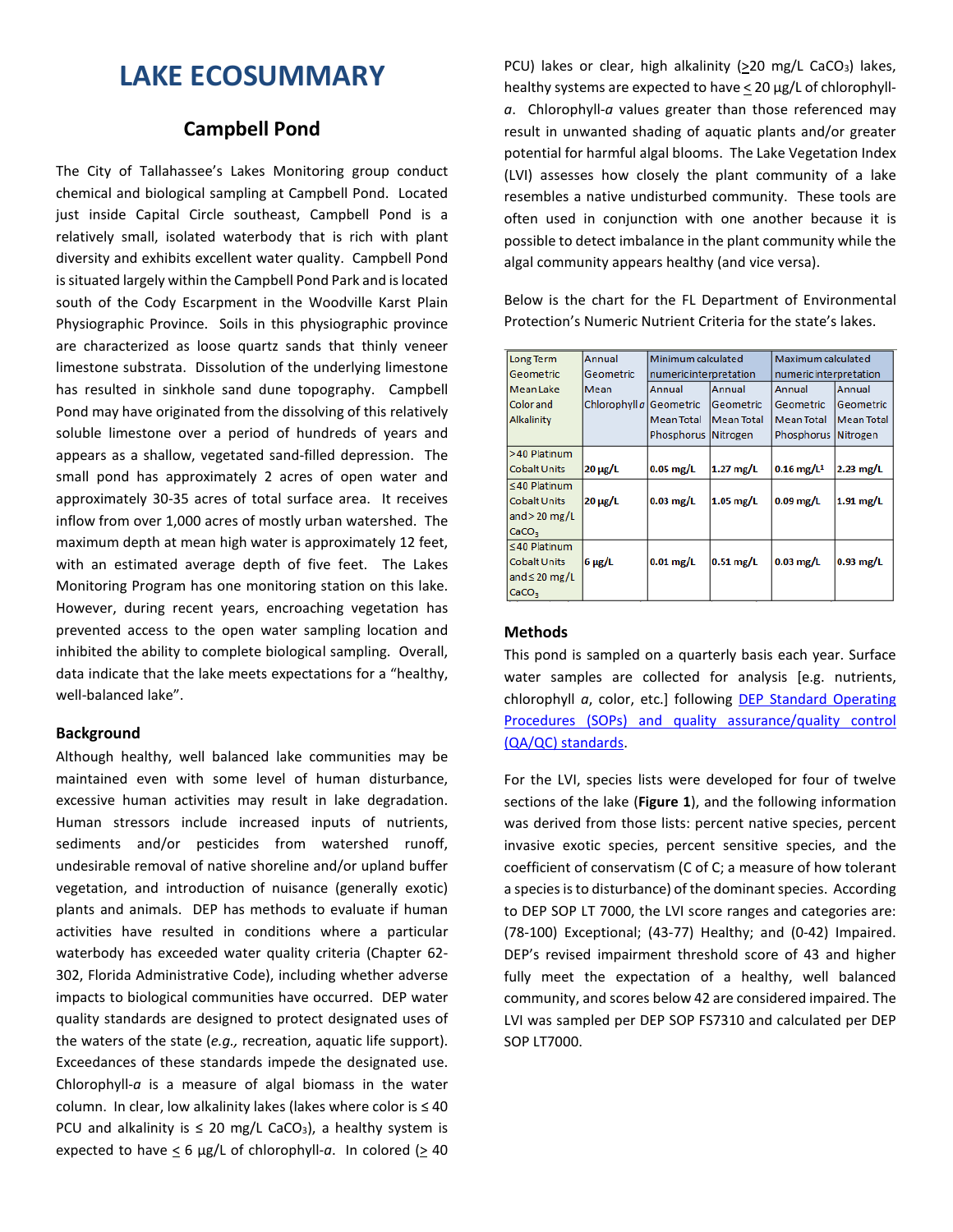

**Figure 1.** Abundant Lily Pads on Campbell Pond



**Figure 2. Lake map of Campbell Pond.** Sampling site located in center of pond. Water quality samples are collected from this site along with water parameters such as Dissolved Oxygen, Conductivity, pH level, Temperature, Secchi Disk reading and depth.

#### **Results**

#### *Water Quality*

Since 2015, Campbell Pond has been sampled once, year 2019, and within that year, two quarters of data were collected. Lack of accessible entry due to vegetative overgrowth and very low water levels, has made sample collection very difficult. Due to the number of samples collected at this site, determining annual nutrient concentration trends are not feasible due to the statistically small sample size. Year 2019 data, with just 2 quarters sampled, is documented in **Table 1**.

The water quality samples generally meet water quality standards (**Table 1**). Campbell Pond nutrient concentrations typically have been well below its nutrient criteria category for

a high color (>40 PCU) waterbody. This high colored, fairly acidic pond meets the chlorophyll-*a* concentration standard of ≤20 µg/L, the total nitrogen concentration standard of ≤1.27 mg/L and the total phosphorus concentration standard of ≤ 0.05 mg/L. Campbell Pond considered mesotrophic since the nutrient levels meet the applicable regulatory criteria. Mesotrophic lakes contain moderate amounts of nutrients and have a healthy, diverse population of aquatic flora and fauna. Additionally, Campbell pond water is clear, with Secchi readings of greater than 8 feet deep. **Table 1** shows the nutrient data, as applicable, for the past 10 years of sample collection.

| Yearly Geomeans of FLDEP Nutrient Criterion Parameters |                                                             |       |            |        |       |  |  |  |  |
|--------------------------------------------------------|-------------------------------------------------------------|-------|------------|--------|-------|--|--|--|--|
| Campbell Pond                                          |                                                             |       |            |        |       |  |  |  |  |
| Year                                                   | Chlorophyll *                                               | Color | Alkalinity | $TN *$ | $TP*$ |  |  |  |  |
| 2011                                                   | 3                                                           | 43    | 6          | 0.59   | 0.010 |  |  |  |  |
| 2012                                                   | 4                                                           | 65    | 10         | 0.66   | 0.020 |  |  |  |  |
| 2013                                                   | 5                                                           | 62    | 8          | 0.41   | 0.020 |  |  |  |  |
| 2014                                                   | 7                                                           | 53    | 6          | 0.74   | 0.010 |  |  |  |  |
| 2015                                                   | 3                                                           | 52    | 4          | 0.57   | 0.010 |  |  |  |  |
| 2016                                                   | No water samples were collected during these 3 years due to |       |            |        |       |  |  |  |  |
| 2017                                                   | low water levels and heavily vegetated surface prevented    |       |            |        |       |  |  |  |  |
| 2018                                                   | access. New equipment will ease current limitations.        |       |            |        |       |  |  |  |  |
| 2019                                                   | 3                                                           | 11    | 3          | 0.37   | 0.015 |  |  |  |  |
| 2020                                                   | No data collected, due to drought conditions                |       |            |        |       |  |  |  |  |

\*DEP's Numeric Nutrient Criteria (Data based on annual geometric means calculated on minimum of 4 samples, note 2019 was only sampled twice)

## *Lake Vegetation Index*

*The 2020 Lake Vegetation Survey was not performed due to low water levels and extreme aquatic macrophyte overgrowth. This has been the case since 2013 to 2020. (The 2012 LVI data is kept here in this summary to show typical aquatic macrophytes within Campbell Pond.)*

The 2012 LVI score for this lake was 80 out of a possible 100 points, corresponding with an "Exceptional" designation. **Table 2**, contains the species list and occurrence information for the survey. One invasive exotic plant (Chinese Tallow) was documented within the LVI survey and that was on the City Park bank. The plants observed are diverse, high scoring and indicative of good water quality. Campbell Pond has become "choked" with vegetation and, attempts to perform plant surveys during recent years have been unsuccessful. There is no "open water" area greater than 2 acres, which is required to perform a plant surveys as instructed by the FLDEP LVI protocols. Despite the vegetative overgrowth, the pond